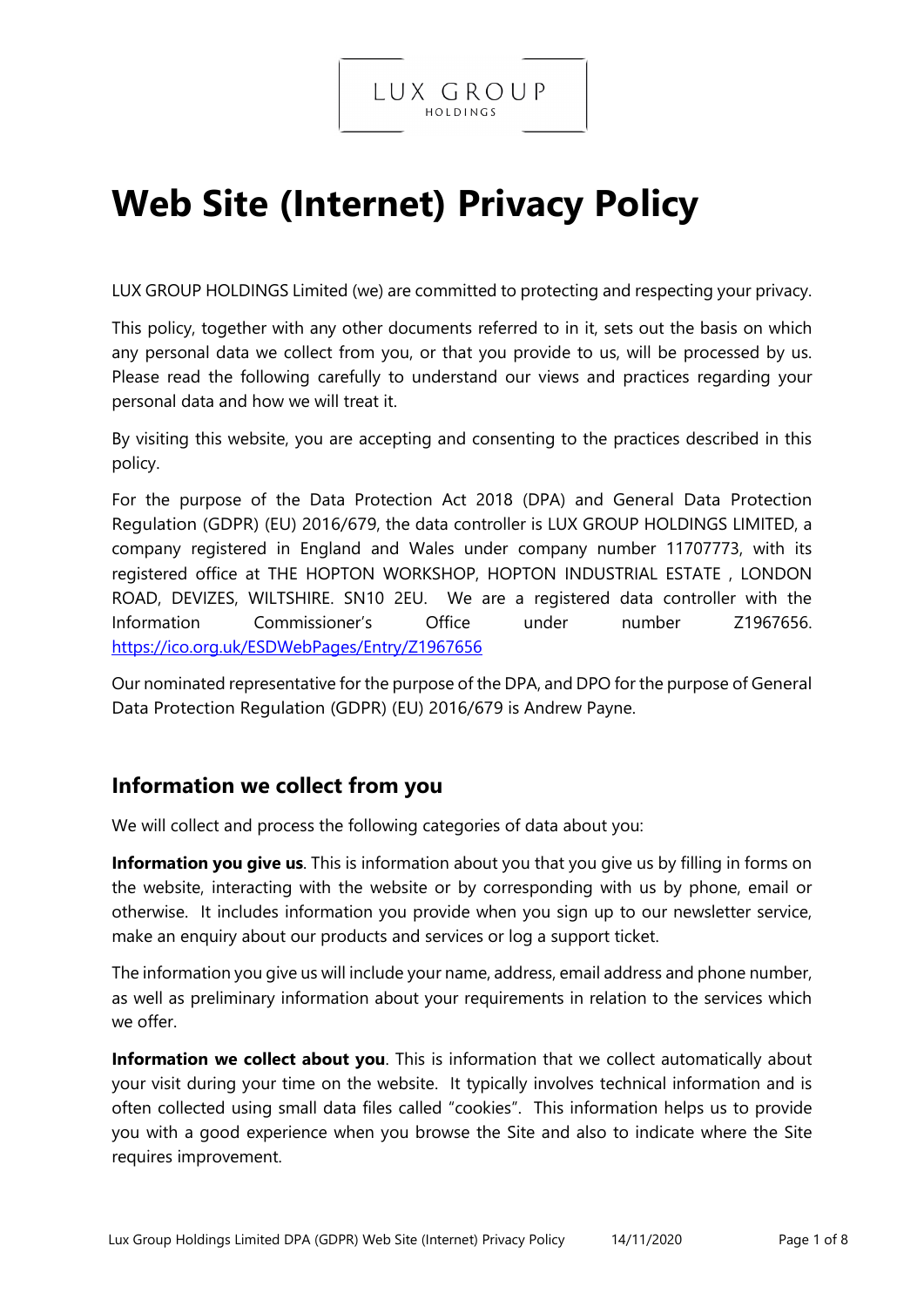

More information on how cookies work, what cookies we use and why can be found further on in this Policy under Cookie Policy (see below).

**Information we receive from other sources**. This is information that we receive about you if you use any of the other websites we operate. In this case we will have informed you when we collected that data if we intend to share those data internally. We will also have told you for what purpose we will share your data.

This also includes information that we receive from third parties, such as business partners, sub-contractors in technical services, advertising networks, analytics providers, search information providers, and so on. We will notify you when we receive information about you from them and the purposes for which we intend to use that information.

#### **Social Media platforms (Facebook, Twitter, Instagram, etc.)**

We operate social media platforms. These platforms are, in most cases, operated outside of the EU and do not comply with current Data Privacy Act and subsequent DPA/GDPR provision although they may well conform to the U.S Privacy Shield protocol.

It is our process and protocol that any personally identifiable data gathered on these platforms is only in response to users interacting out of their own volition with our marketing pages. The contact is deemed as a legitimate business enquiry. The personal contact data is removed from the site once the enquiry is processed or the user has requested so.

#### **Analytics**

Our website uses Google Analytics to collect information about how visitors use our website. We anonymise this data at the point of collection and automatically delete user and event data that is older than 90 days.

#### **Uses made of the information**

All information about you that we collect or receive, whether of a personal or technical nature, may be used by us in the following ways:

- To carry out our obligations arising from any contracts entered into between you and us and to provide you with the information, products and services that you request from us;
- To provide you with information about other goods and services that we, or our selected partners, offer that are similar or relevant to those that you have already purchased or enquired about, such contact will only be made by email or phone from which you can opt out at any time; To notify you about changes to our services;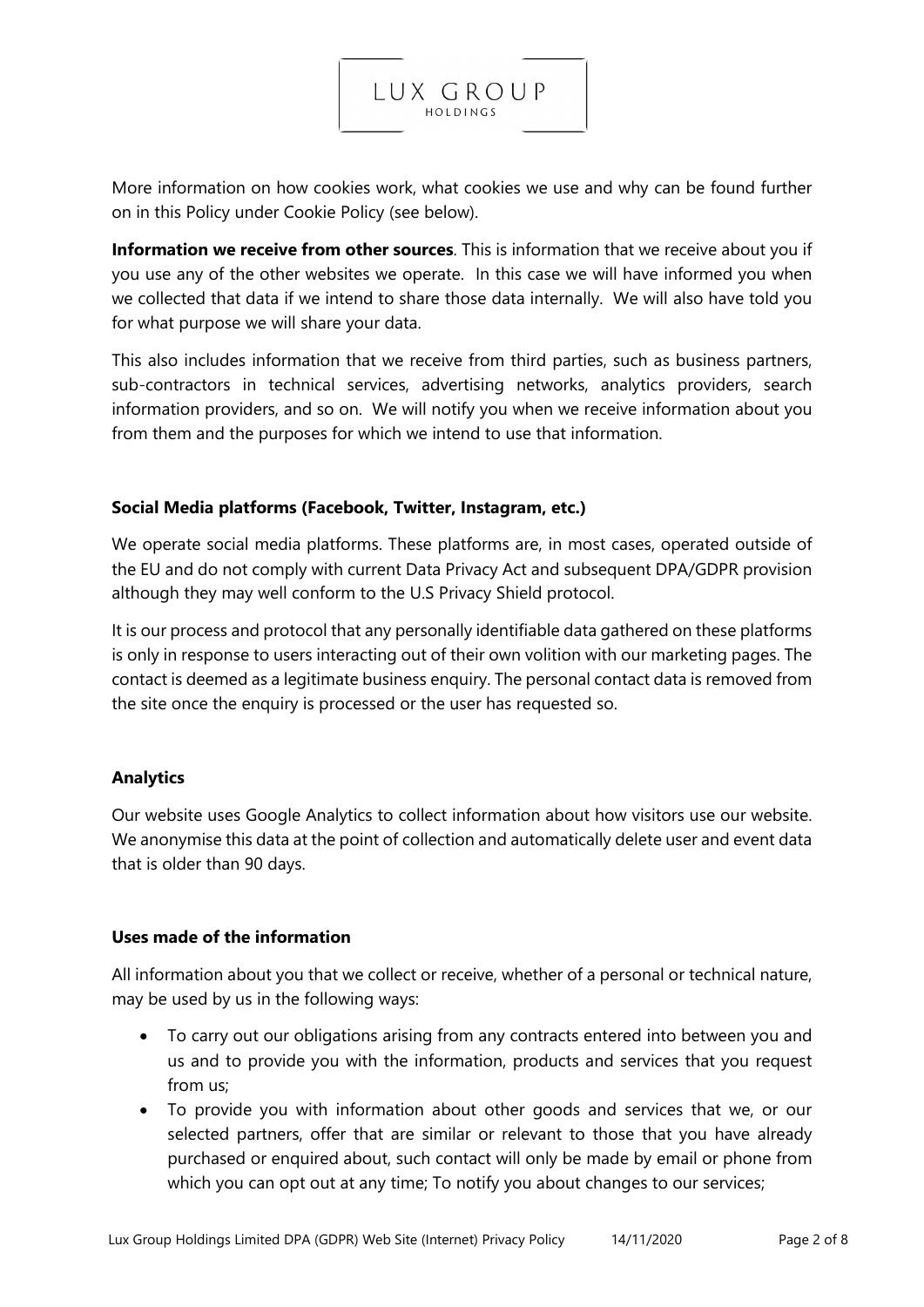• To administer the Site and for internal operations, including troubleshooting, system and security updates, data analysis, testing, research, statistical and survey purposes;

LUX GROUP HOLDINGS

- To improve the Site to ensure that content is presented in the most effective manner for you and for your computer;
- To allow you to participate in interactive features of our service, when you choose to do so;
- As part of our efforts to keep the Site safe and secure;
- To measure or understand the effectiveness of advertising we serve to you and others, and to deliver relevant advertising to you; and
- To comply with our record keeping and information storage obligations and policy (please see the "Where We Store Your Personal Data" section below for more details).

Information we receive from other sources. We will combine this information with information you give to us and information we collect about you. We will use this information and the combined information for the purposes set out above (depending on the types of information we receive).

## **Disclosure of your information**

#### **We may share your information with:**

- Any member of our group, which means our subsidiaries, our ultimate holding company and its subsidiaries, as defined in section 1159 of the UK Companies Act 2006;
- Business partners, suppliers and sub-contractors for the performance of any contract we enter into with them or you;
- Analytics and search engine providers that assist us in the improvement and optimisation of the Site;
- Third party support services, such as, but not limited to project management tools, accounting systems and hosting data centre.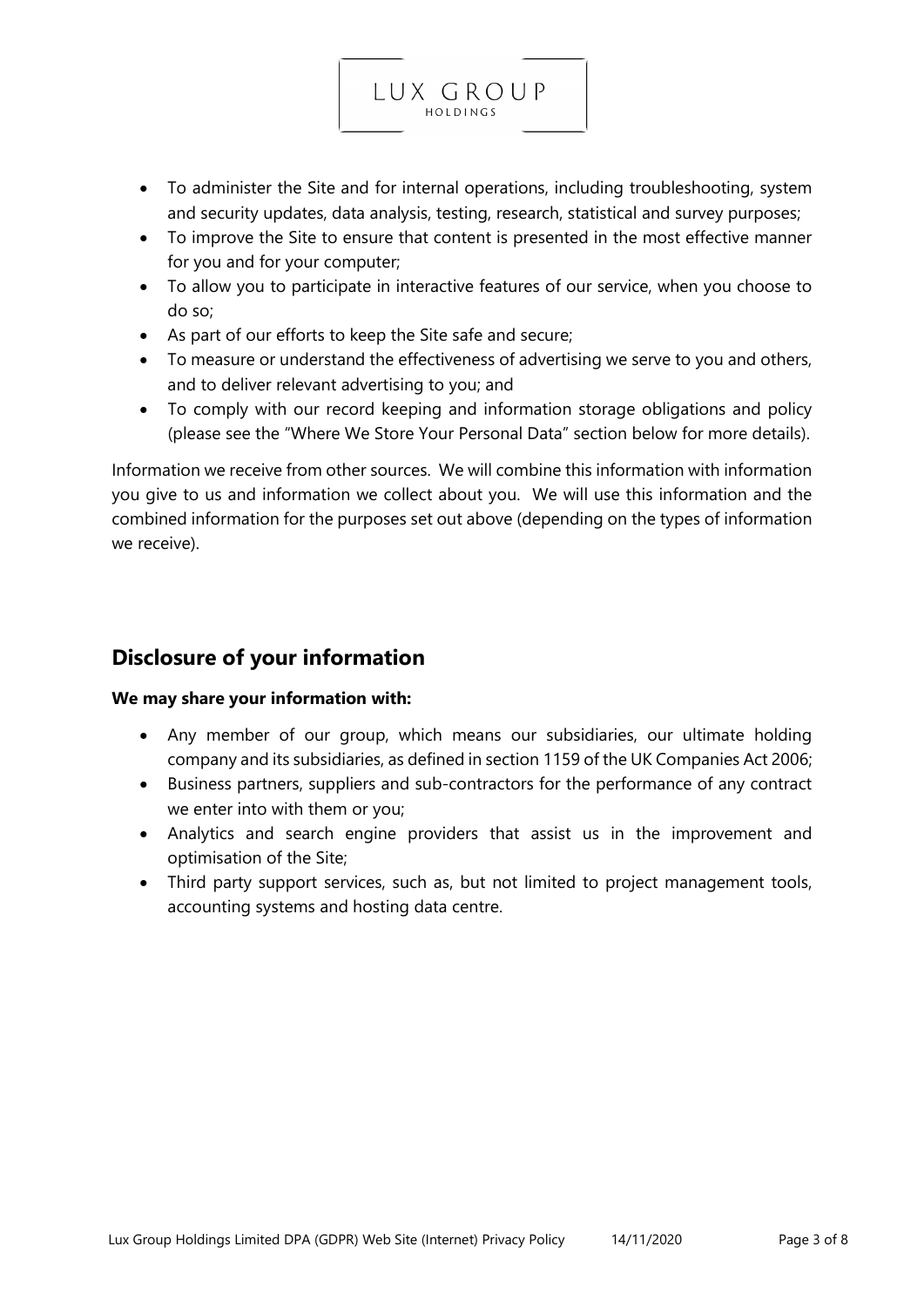

• In the event that we sell or buy any business or assets, in which case we will disclose your personal data to the prospective seller or buyer of such business or assets;

LUX GROUP HOLDINGS

- If we, or substantially all of our assets, are acquired by a third party, in which case personal data held by us about our clients will be one of the transferred assets;
- If we are under a duty to disclose or share your personal data in order to comply with any legal obligation, or in order to enforce or apply our terms of use and other agreements; or
- To protect our rights, property or safety, or those of our clients or others.

#### **Where we store your personal data**

All information that you provide to us is stored on our, or our selected business partners', secure servers, and we will take reasonable steps to protect your information in accordance with this policy, including (without limitation):

- Installing a secure firewall;
- Using anti-virus protection software;
- Encrypting data; and
- Carrying out regular back-ups.

All data sent via website forms is passed through a third party relay service and deleted after 30 days.

Unfortunately, the transmission of information via the internet is not completely secure. Although we will do our best to protect your personal data, we cannot guarantee the security of any data transmitted to the Site; and any such transmission is at your own risk. Once we have received your information, we will use strict procedures and security features to try to prevent unauthorised access.

#### **Your rights**

You have the following rights under law in respect of your personal information:

- The right to be informed about the collection and use of your personal information;
- The right of access to your information to verify the legality of our use of it;
- The right to request that inaccurate or incomplete information about you is rectified;
- The right to request the deletion or removal of your information where there is no further reason for us to use it (such as you have withdrawn your consent or we no longer provide your children with education);
- The right to restrict the use of your information;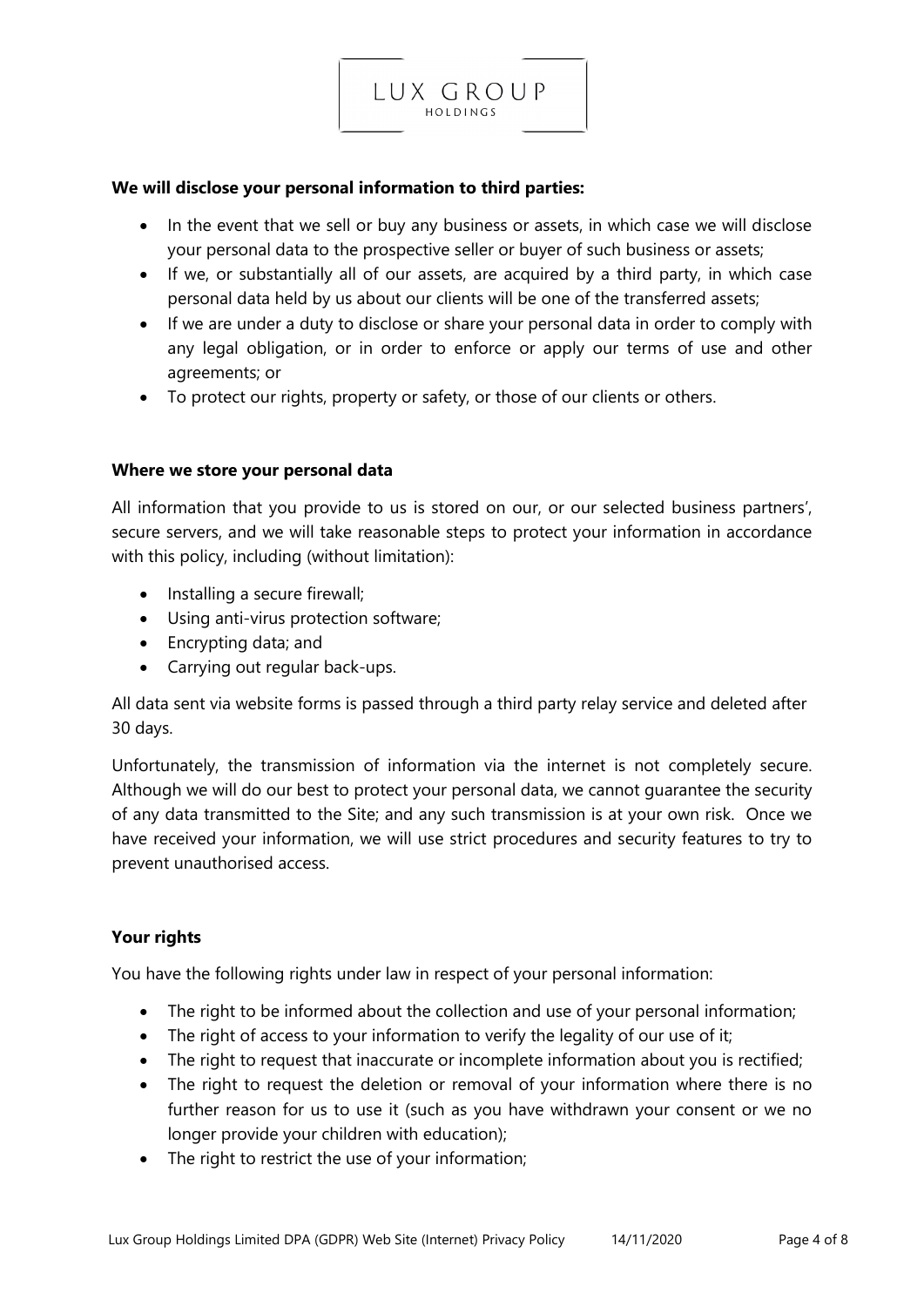• The right to obtain and reuse the information that we have about you for your own purposes;

LUX GROUP HOLDINGS

- The right to object to certain uses (such as for marketing purposes); and
- The right not to be subject to a decision that has a legal effect on you that has been based on an automated decision.

Should you wish to exercise any of these rights, you may do so at any time by writing to us at the address given below.

If you would like to request the information we hold about you under a Data Subject Access Request ("DSAR") you can view or download an application template here [https://web.archive.org/web/20180501062513/https://ico.org.uk/for-the-public/personal](https://web.archive.org/web/20180501062513/https:/ico.org.uk/for-the-public/personal-information/)[information/](https://web.archive.org/web/20180501062513/https:/ico.org.uk/for-the-public/personal-information/) .

If you feel that your rights have been breached in any way, you should contact Andrew Payne at the address given above or lodge an official complaint with the Information Commissioner's Office via their website (https://ico.org.uk) or by writing to: Information Commissioner's Office, Wycliffe House, Water Lane, Wilmslow, Cheshire. SK9 5AF.

Our web site(s) may, from time to time, contain links to and from the websites of our partner networks, advertisers and affiliates. If you follow a link to any of these websites, please note that these websites have their own privacy policies and that we do not accept any responsibility or liability for these policies. Please check these policies before you submit any personal data to these websites.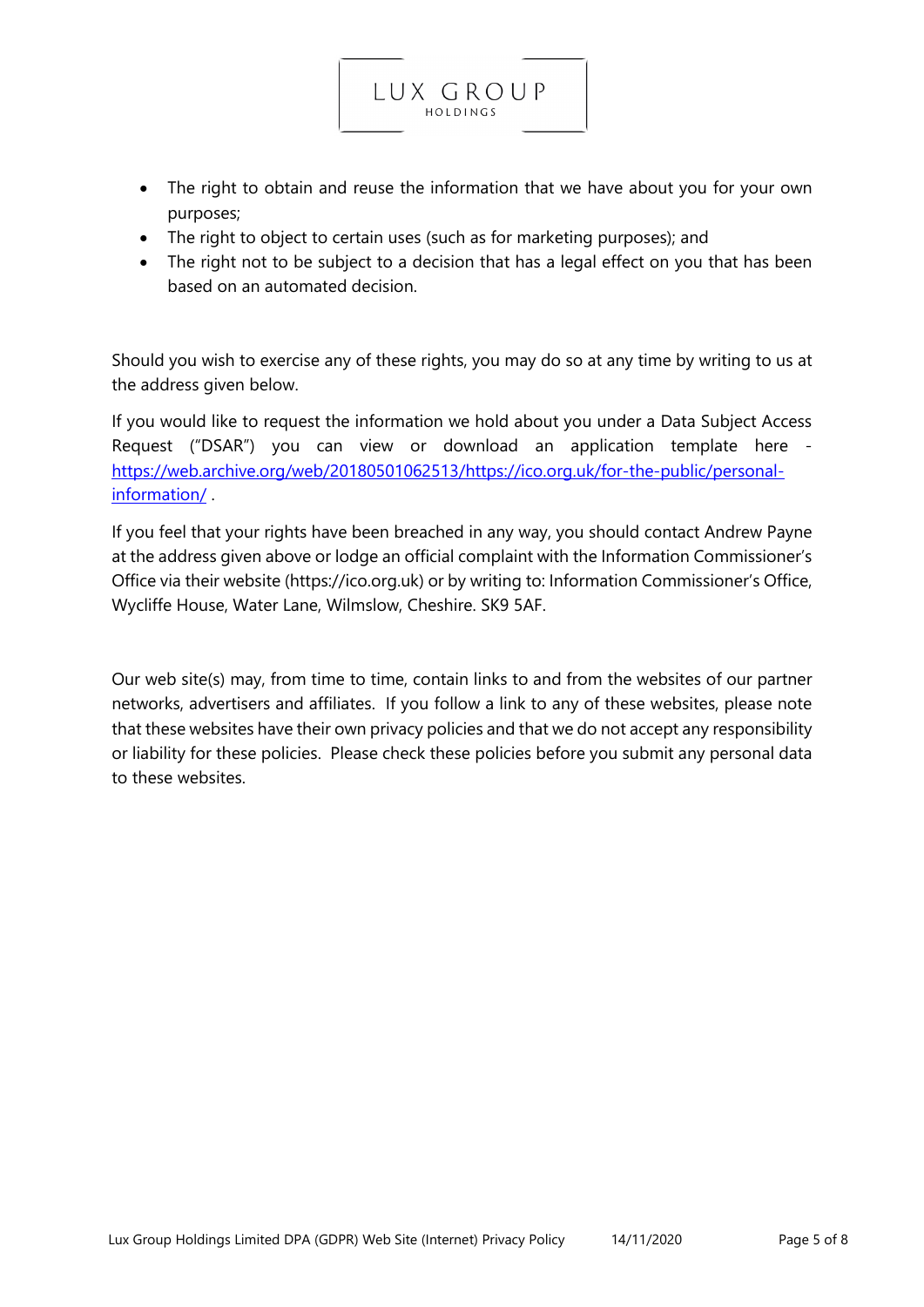## **Cookie Policy**

A cookie is a small file of letters and numbers that, if you agree to their use, is stored on your browser or the hard drive of your computer or device. They contain information that is transferred to your hard drive.

LUX GROUP HOLDINGS

This website uses cookies to distinguish you from other users of the website. This helps us to provide you with a good experience when you browse our website and also allows us to improve the website.

By continuing to browse the website, you are agreeing to our use of cookies as set out by this policy.

## **The cookies that we could use can be split into the following categories:**

**Strictly necessary cookies.** These are cookies that are required for the operation of the website. They include, for example, cookies that enable you to log into parts of the website.

**Analytical/performance cookies.** These cookies allow us to recognise and count the number of visitors to the website and to see how they move around within the website when they are using it. This helps us to improve the way the website works, for example, by ensuring that users are finding what they are looking for easily.

**Functionality cookies.** These are used to recognise you when you return to the website. This enables us to personalise our content for you, greet you by name and remember your preferences (for example, your choice of language or region).

**Targeting cookies.** These cookies record your visit to the website, the pages you have visited and the links you have followed. We may share this information with third parties (see our Privacy Policy for more information on how we use information we collect from you).

**Fortune Cookies:** These cookies are crisp and sugary. Usually made from flour, sugar, vanilla, and sesame seed oil with a piece of paper inside, a "fortune", on which is an aphorism, or a vague prophecy.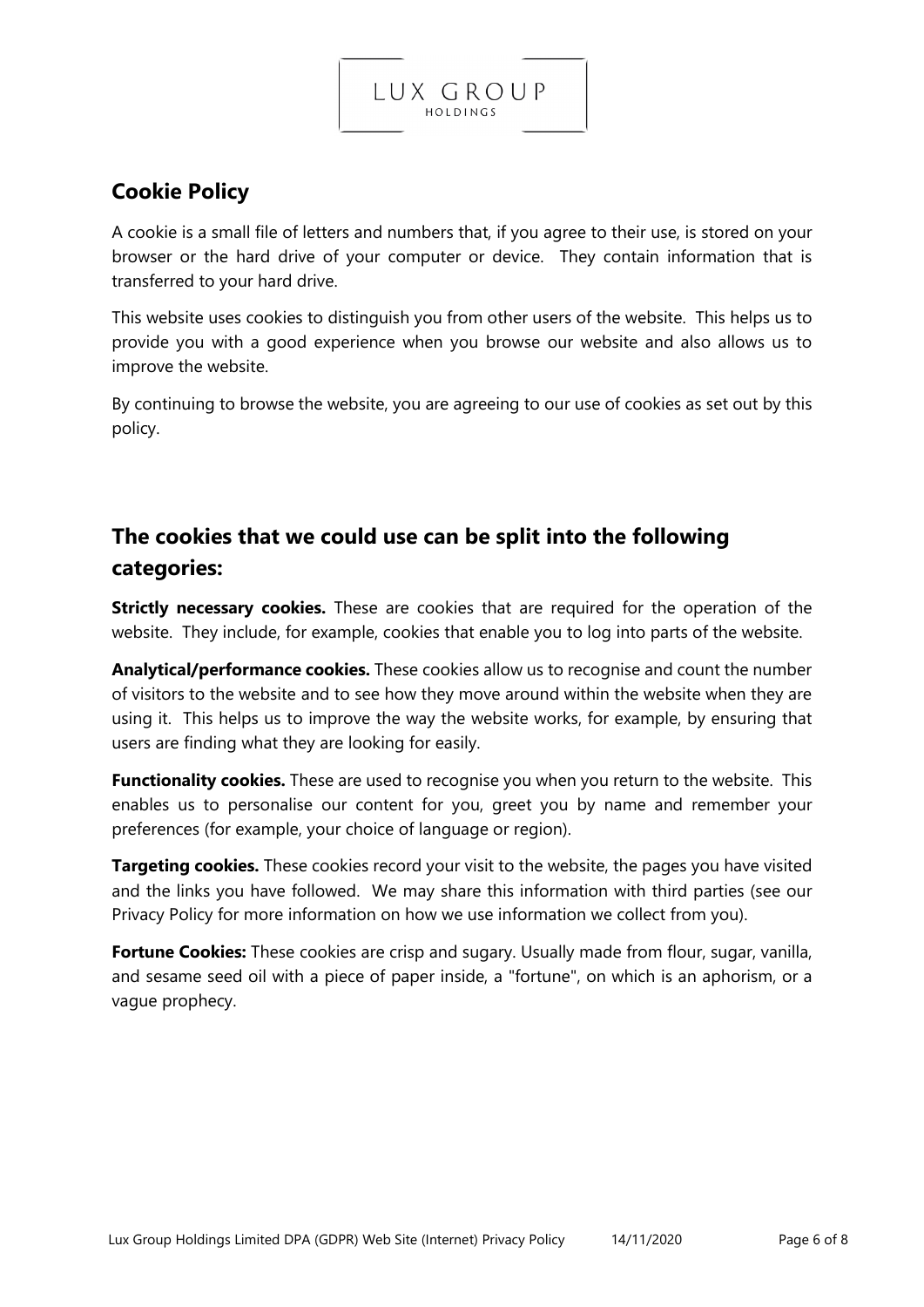

### **The cookies we use**

We use the following cookies:

| <b>Category</b>          | <b>Cookie Name</b>    | <b>Purpose</b>                                                                                                     | <b>Duration</b>                |
|--------------------------|-----------------------|--------------------------------------------------------------------------------------------------------------------|--------------------------------|
| <b>Visitor Analytics</b> | $\Box$ ga             | Used to see how our website users<br>navigate the site. (Google)                                                   | 1 year                         |
| <b>Visitor Analytics</b> | _gat_gtag_UA_xxxxxx   | Used to see how our website users<br>navigate the site. (Google)                                                   | Until you close<br>the browser |
| <b>Visitor Analytics</b> | qid                   | Used to see how our website users<br>navigate the site. (Google)                                                   | 1 Day                          |
| System                   | <b>PHPSESSID</b>      | A core system cookie that is used to<br>maintain website functions such as<br>login sessions and shopping baskets. | Until you close<br>the browser |
| System                   | wordpress_logged_in_x | A core system cookie that is used to<br>maintain website logins.                                                   | Until you close<br>the browser |
| System                   | wordpress_sec_x       | A core system cookie that is used to<br>maintain website logins.                                                   | Until you close<br>the browser |
| System                   | wordpress_test_cookie | Used by WordPress to check that<br>cookies work                                                                    | Until you close<br>the browser |
| System                   | CookiesDirective      | Used by the website to notify cookies<br>are in use                                                                | 1 year                         |

Please note that third parties (including, for example, advertising networks and providers of external services like web traffic analysis services) may also use cookies, over which we have no control. These cookies are likely to be analytical/performance cookies or targeting cookies.

#### **How you can block cookies**

You can block cookies by activating the setting on your browser that allows you to refuse the setting of all or some cookies.

However, please be aware that blocking cookies may affect your ability to use the website. In particular, you may not be able to access all or parts of the website or use the functionalities contained on it.

#### **Changes to our privacy policy**